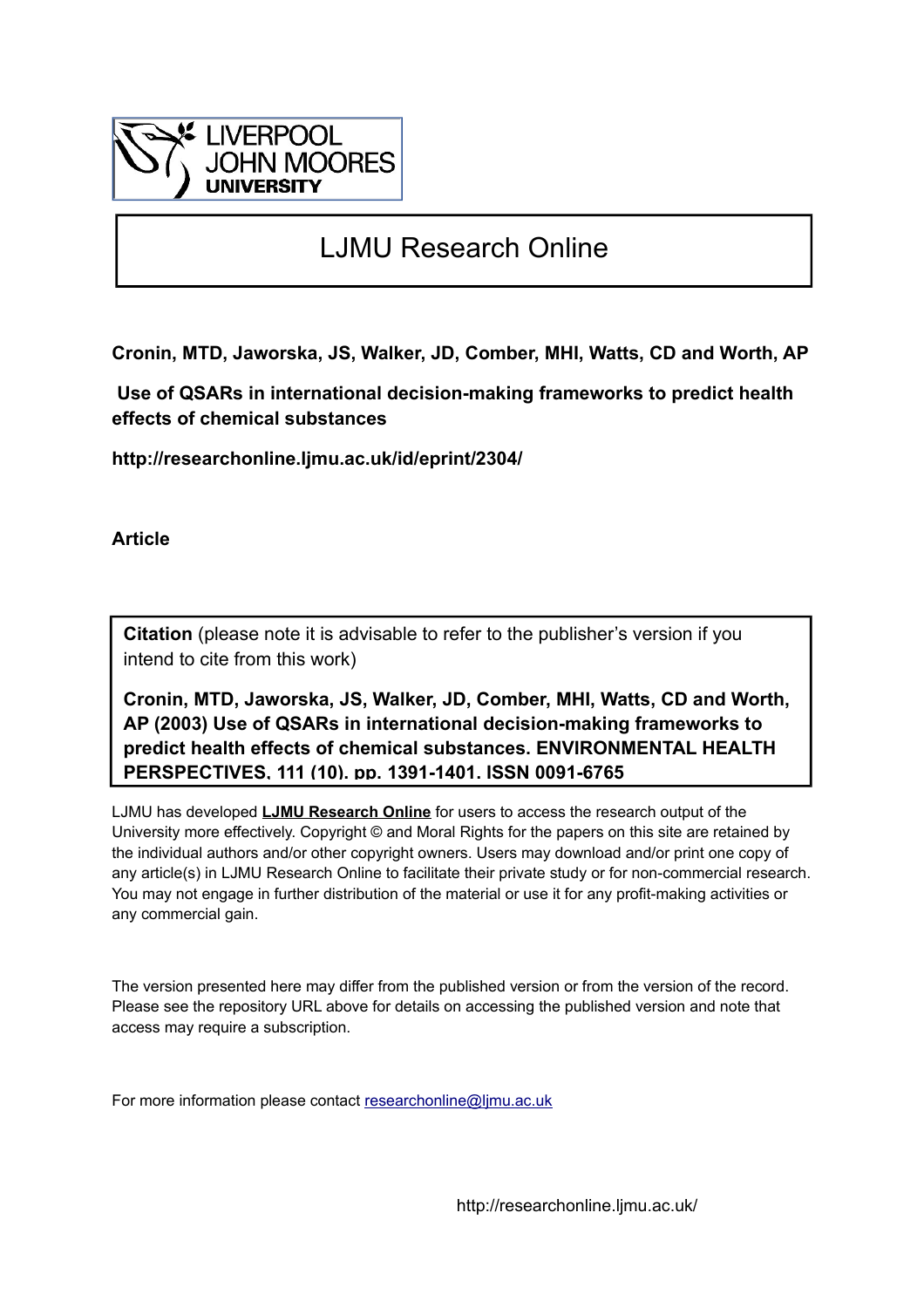# **Use of QSARs in International Decision-Making Frameworks to Predict Health Effects of Chemical Substances**

#### *Mark T.D. Cronin,1 Joanna S. Jaworska,2 John D. Walker,3 Michael H.I. Comber,4 Christopher D. Watts,5 and Andrew P. Worth6*

<sup>1</sup>School of Pharmacy and Chemistry, Liverpool John Moores University, Liverpool, England; <sup>2</sup>Procter & Gamble, Eurocor, Strombeek-Bever, Belgium; <sup>3</sup>TSCA Interagency Testing Committee, U.S. Environmental Protection Agency, Washington, DC 20460, USA; <sup>4</sup>Product Stewardship & Regulatory Affairs, ExxonMobil Biomedical Sciences Inc., Machelen, Belgium; 5WRc-NSF, National Centre for Environmental Toxicology, Marlow, Bucks, England; 6European Chemicals Bureau, Institute for Health & Consumer Protection, Joint Research Centre, European Commission, Ispra, Italy

**This article is a review of the use of quantitative (and qualitative) structure–activity relationships (QSARs and SARs) by regulatory agencies and authorities to predict acute toxicity, mutagenicity, carcinogenicity, and other health effects. A number of SAR and QSAR applications, by regulatory agencies and authorities, are reviewed. These include the use of simple QSAR analyses, as well as the use of multivariate QSARs, and a number of different expert system approaches.** *Key words:* **chemical substances, human health effects, prediction, QSAR, regulatory agencies, toxicity.** *Environ Health Perspect* **111:1391–1401 (2003). doi:10.1289/ehp.5760 available via** *http://dx.doi.org/* **[Online 6 February 2002]**

### **Introduction Scope, Aims, and Goals**

Human exposure to exogenous chemicals, whether through drinking water, foodstuffs, personal products, medicines, or occupational or environmental exposure, is controlled and regulated at local, national, and international levels. Control and regulation of chemical substances are effected through a number of regulatory agencies and authorities and are mandated by legislation. To regulate the use of chemicals successfully, authorities require suitable information concerning likely human health effects. Traditionally, such information has arisen from the use of *in vivo* animal testing. Increasingly, however, there has been an awareness that test data may be inadequate, inappropriate, or incomplete for many chemical substances. An attractive alternative to the use of animal testing has been the development of methodology that enables predictions of effects to be made directly from chemical structure. Predictions of effects from chemical structure encompass a broad range of techniques and methodologies, generally referred to as quantitative structure–activity relationships (QSARs).

The assumption that biological activity is implicit from chemical structure has been around for well over 100 years. QSARs offer a process to formalize this knowledge and an attempt to form some direct relationships between chemical structures and biological effects. QSARs enabling prediction of human health effects have taken many forms. The approaches used have included numerical models, true QSARs, and more formalized expert system approaches.

Our goal here is to review the international regulatory use of QSARs to predict the health effects of chemical substances [the international regulatory use of QSARs to predict ecologic effects and environmental fate forms the basis of a second review (Cronin et al. 2003)].

The use of QSARs by a number of regulatory agencies to prioritize chemicals for testing and to fill data gaps in risk assessment data sets are described. Although QSARs are applied by agencies worldwide, this review focuses upon their use in North America and in Europe. It should be emphasized that our purpose is not to review the use of QSARs per se, but their regulatory application; further details on this complex and evolving topic may be obtained from a recent review by Walker et al. (2002) and a web-based database developed by the Organisation for Economic Co-operation and Development (OECD 2002b). QSARs alone have been subject to a number of excellent recent reviews (Cronin 2000; Dearden et al. 1997; Hulzebos et al. 1999; Walker. In press).

#### **Regulations and the Use of SARs/QSARs**

*The European Union.* In the European Union (EU), risk assessment of chemical substances is driven by the requirements of Commission Directive 93/67/EEC on Risk Assessment for New Notified Substances and Commission Regulation [European Commission (EC)] No. 1488/94 on Risk Assessment for Existing Substances (EEC 1993a, 1994). To ensure consistency of application of the Environmental Risk Assessment (ERA) process, in 1996 the EU produced a comprehensive technical guidance document (TGD) to support the Directive on New Substances and the Regulation on Existing Substances (EC 1996). This document includes a substantial chapter providing guidance on the use of QSARs in the ERA process in terms of where they should be used, how they should be used, and which ones should be used. Although considerable information is provided in the TGD regarding the prediction of ecologic effects and environmental fate, no formal recommendations are given on the use of QSARs for the prediction of human

health effects. The TGD is currently being extensively revised, but the chapter on the use of QSARs is not included in this revision. The TGD can be downloaded from the European Chemicals Bureau (2002).

According to the current EU system of chemicals legislation, new and existing substances are not subject to the same testing requirements, which means that there is a lack of knowledge about the potential danger represented by many existing substances. Existing substances make up about 99% of the total volume of chemicals on the EU market. To address this problem, and other shortcomings of the current EU system, the EC has proposed a new policy on chemicals in which new and existing substances will be subject to the same information requirements. In addition, the new proposals place the burden of performing hazard and risk assessments on industry rather than on the regulatory authorities (EC 2002). The proposed system is called REACH (Registration, Evaluation and Authorisation of Chemicals). It is expected that a legislative proposal to implement the new policy will be drafted in 2003.

When the REACH system is introduced, it is possible that additional human health and ecotoxicologic information could be required for up to 30,100 existing chemicals that are currently marketed in volumes

This article is part of the mini-monograph "Regulatory Acceptance of QSARs for Human Health and Environmental Endpoints."

Address correspondence to M. Cronin, School of Pharmacy and Chemistry, Liverpool John Moores University, Byrom Street, Liverpool, L3 3AF, England. Telephone: 44-0-151-231-2066. Fax: 44-0-151-231- 2170. E-mail: m.t.cronin@livjm.ac.uk

The funding of the European Chemical Industry Council for the partial preparation of this review (M.T.D.C. and C.D.W.) is gratefully acknowledged (contract NMLRI-WRc-NSF0112). We also thank a large number of scientists around the world who have contributed information, answered questions, and made useful suggestions for this review.

The authors, the organizations, institutes, and the businesses they represent, and the European Chemical Industry Council are not responsible for the accuracy of the information used in this review, or any omissions from it. Citations of QSARs and software in this review do not constitute recommendations or endorsements for use by any of the authors.

The authors declare they have no conflict of interest. Received 2 May 2002; accepted 3 December 2002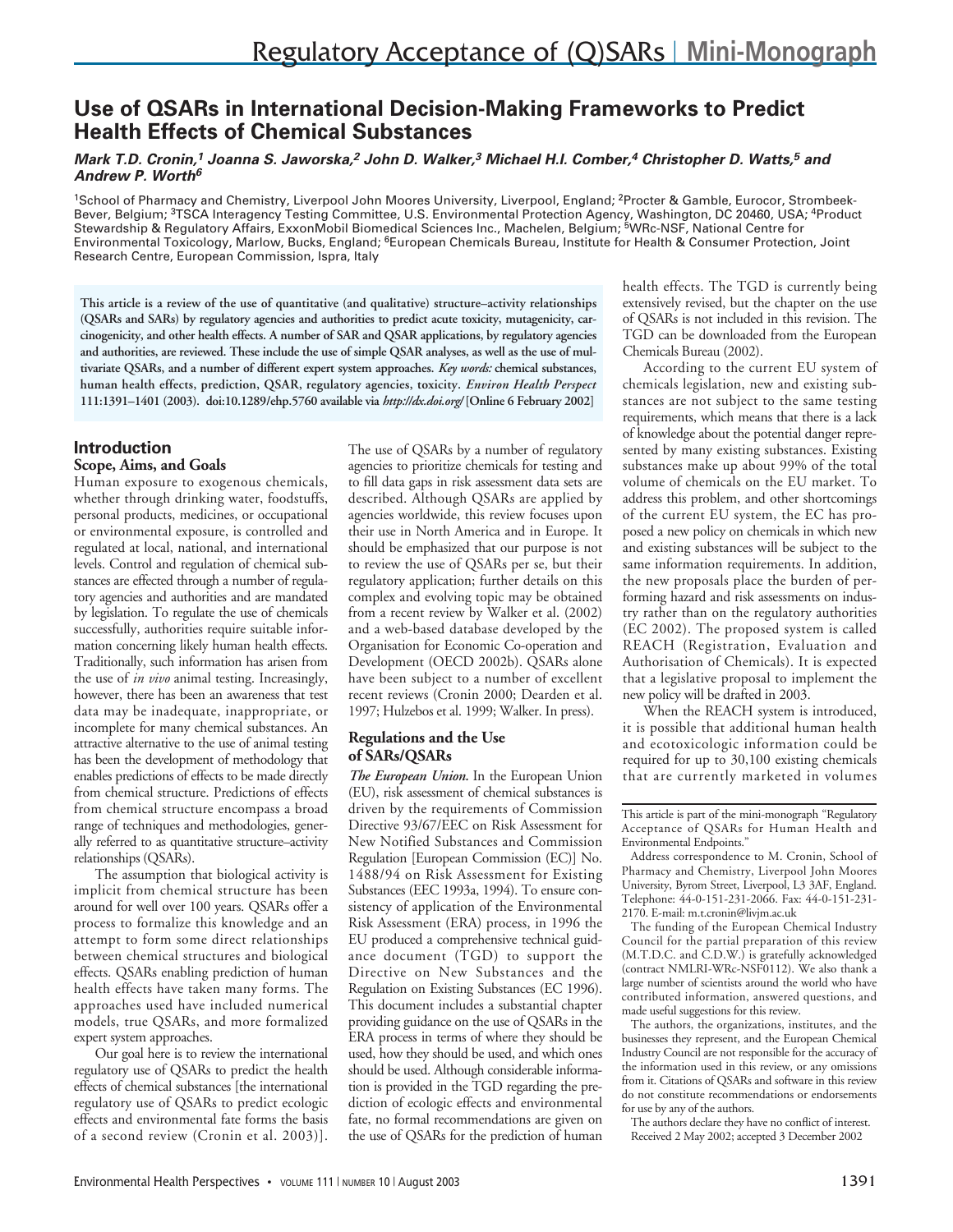greater than 1 metric ton per annum (t.p.a.). Therefore, QSAR and other computer-based methods for predicting toxicity are expected to play an increasingly important role not only for the priority setting of chemicals that need further assessment but also for hazard assessment purposes.

*Danish Environmental Protection Agency.* The Danish Environmental Protection Agency (Danish EPA 2001) has prepared an advisory list for self-classification of dangerous substances using QSAR models. Of approximately 47,000 substances examined; 20,624 substances were identified as requiring classification for one or more of the following dangerous properties: acute oral toxicity, sensitization by skin contact, mutagenicity, carcinogenicity, and danger to the aquatic environment. The Danish EPA stated that "the [QSAR] models used here are now so reliable that they are able to predict whether a given substance has one or more of the properties selected with an accuracy of approximately 70–85%." The Danish EPA has made extensive use of QSARs and has developed a QSAR database that contains predicted data on more than 166,000 substances (OSPAR Commission 2000). A recent publication from the Danish EPA (Tyle et al. 2001) reports the use of QSARs for the high– and medium–production-volume chemicals used in the EU. The Danish EPA used a suite of commercially available and proprietary QSARs for environmental and human health endpoints. The predictions were made off-line and were stored in a CHEM-X database. The database was searchable by the Chemical Abstract Service (CAS) number or chemical name. Only discrete organic chemicals can be stored in the database. Expert systems such as MultiCASE (MultiCASE Inc., Beachwood, OH, USA) and Toxicity Prediction by Computer-Assisted Technology (TOPKAT; Accelrys Inc., Cambridge, UK) were used for the predictions (details noted by endpoint below).

*German Federal Institute for Health Protection of Consumers and Veterinary Medicine.* In Germany, new chemicals are notified to the Federal Institute for Health Protection of Consumers and Veterinary Medicine (BgVV). To provide a tool for the evaluation of physicochemical properties and probable toxic effects of notified substances, the BgVV has developed a computerized database from data sets containing physicochemical and toxicologic properties. The database has been used to develop specific structure–activity relationship (SAR) models for predicting skin and eye irritation/corrosion, which have been incorporated into a decision support system (DSS) (Gerner et al. 2000a, 2000b; Zinke et al. 2000). Recently these and other data have been used to verify skin irritation and corrosion predictions (Hulzebos et al. 2003).

*EU TGD for existing substance regulation and notification of new substances.* **Existing substance regulation.** In 1993, the EU adopted Council Regulation (EEC) 793/93, the Existing Substance Regulation (EEC 1993b), thereby introducing a comprehensive framework for the evaluation and control of "existing" chemical substances. The regulation was intended to complement the already existing rules governed by Council Directive 67/548/EEC (EEC 1967) for "new" chemical substances. An "existing" chemical substance in the EU is defined as any chemical substance listed in the European Inventory of Existing Commercial Substances (http://www.ecb.jrc.it/ existing-chemicals), which contains about 100,195 substances manufactured/imported between 1 January 1971 and 18 September 1981. Regulation 793/93 foresees that the evaluation and control of the risks posed by existing chemicals will be carried out in four steps: data collection, priority setting; risk assessment, and risk reduction:

*Step 1: Data collection.* The regulation was initially concerned, in phases I and II of the data collection step, with the so-called high–production-volume (HPV) chemicals: substances that have been imported or produced in quantities exceeding 1,000 metric tons per year and produced or imported between 23 March 1990 and 23 March 1994. In phase III of the data collection step, companies that produce or import existing substances in quantities between 10 and 1,000 metric tons per year (low–production-volume substances) were required to submit a reduced data set by 4 June 1998. All the data had to be submitted in a specific electronic format, the Harmonised Electronic DataSET (Heidorn et al. 2003), and is incorporated in the International Uniform ChemicaL Database (IUCLID) (Heidorn et al. 2003).

*Step 2: Priority setting.* In consultation with the member states, the commission regularly draws up lists of priority substances that require immediate attention because of their potential effects to man or the environment. The commission and member states use the information collection during step 1 as a basis for selecting priority substances. Since 1994, four such priority lists have been published.

*Step 3: Risk assessment.* Substances on priority lists must undergo an in-depth risk assessment covering the risks posed by the priority chemical to people (covering workers, consumers, and people exposed via the environment) and to the environment (covering the terrestrial, aquatic, and atmospheric ecosystems and accumulation through the food chain). This risk assessment follows the framework set out in Commission Regulation (EC) 1488/94 (EEC 1994) and implemented in the detailed TGD on Risk Assessment for New and Existing Substances. The EU member states act as rapporteurs in the drafting of the risk

assessment reports, and the EC mediate meetings, which attempt to reach consensus on the conclusions of the risk assessments.

*Step 4: Risk reduction.* One possible outcome of the risk assessment performed in step 3 is that the chemical is considered to be a "substance of concern" and that "further risk reduction measures, beyond those already in place, are required." In such cases a risk reduction strategy is developed and implemented by means of appropriate legal instruments such as Directive 76/769/EEC (EEC 1976a) on the restrictions in marketing and use of dangerous substances.

**Notification of new substances.** New chemicals, which have been notified before 18 September 1981, form a cumulative index called the European List of New Chemical Substances (http://www.ecb.jrc.it/existing-chemicals) (ELINCS), which is periodically updated in the *Official Journal of the European Communities*.

A harmonized European system for the notification of new substances was part of the 6th amendment to Directive 67/548/EEC (Directive 79/831/EEC) (EEC 1976b), which was concerned with the classification, packaging, and labeling of dangerous substances. The 6th amendment was adopted in September 1979 and came into force in all member states on 18 September 1981 (EEC 1976b). A 7th amendment to Directive 67/548/EEC (Directive 92/32/EEC) (EEC 1992) was adopted in April 1992 and took effect from November 1993 and introduced a risk assessment for new notified substances. Approximately 5,000 notifications in total, representing about 3,000 substances, have been submitted since 1981.

In the notification process, a technical dossier on a new substance provides details of the notifier/manufacturer and the identity of the chemical [International Union of Pure and Applied Chemistry (IUPAC) name, CAS number, etc.] and should provide information on the substance such as its production process and proposed uses, as well as physicochemical, toxicologic, and ecotoxicologic data. Proposals for classification and labeling are also submitted, including recommended precautions relating to safety. The amount of data required increases according to the importation/production volume of the chemical.

*Toxic Substances Control Act Interagency Testing Committee.* The Interagency Testing Committee (ITC) is not a regulatory organization per se; however, there are 16 U.S. government organizations represented on ITC, many of which have regulatory responsibilities. The ITC was created under section 4(e) of the Toxic Substances Control Act (TSCA; http://www.epa.gov/opptintr/iur/) as an independent advisory committee to the U.S. Environmental Protection Agency (U.S. EPA) EPA Administrator (U.S. EPA 2002c). The ITC was created to identify chemicals in need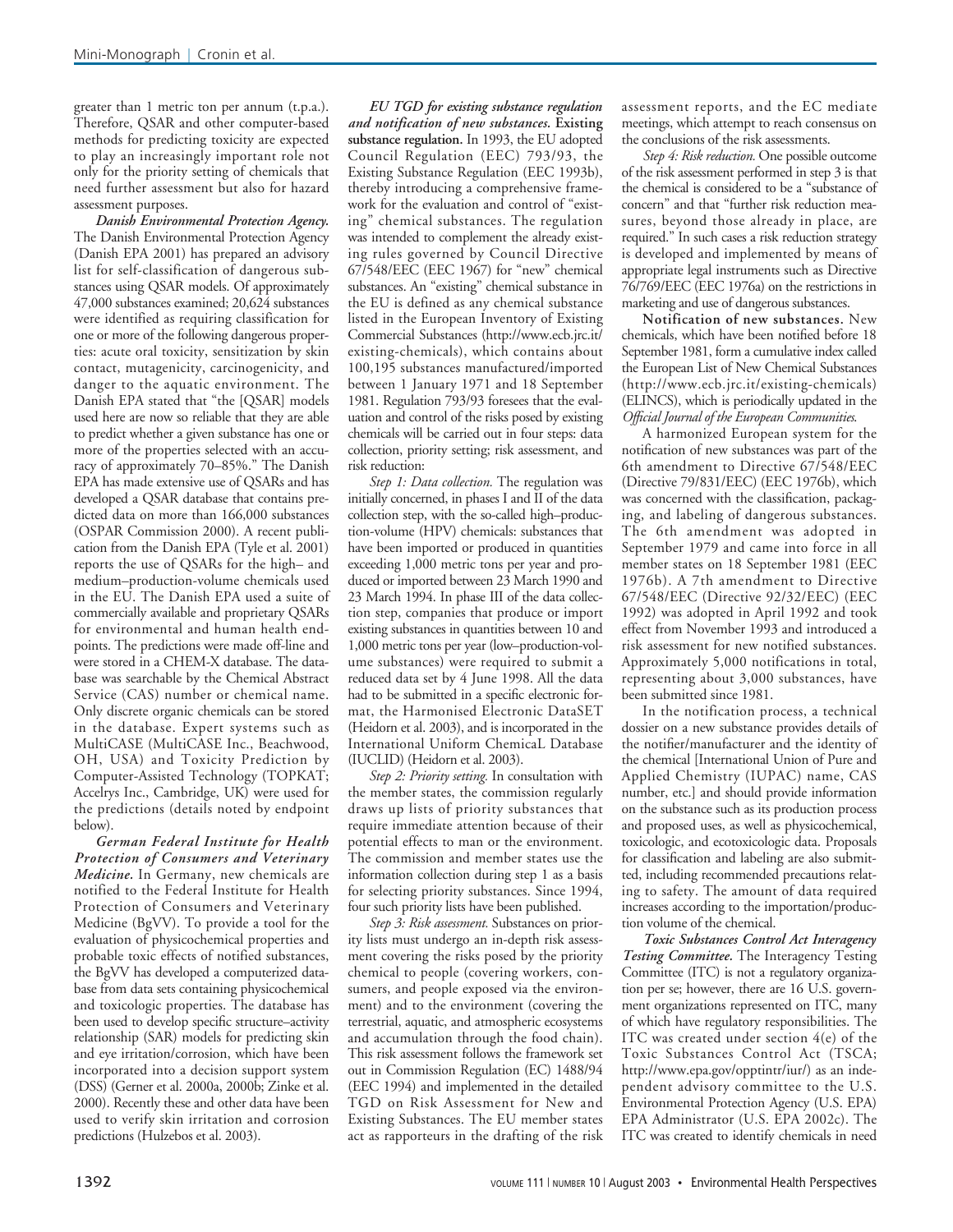of testing and to add them to the priority testing list in May and November reports to the U.S. EPA Administrator (Walker 1993a). The ITC has a statutory mandate under TSCA section 4(e) to consider SARs when recommending chemicals for testing (Walker 2003). Several U.S. government organizations represented on the ITC have applied SARs, and those that have applied QSARs include the U.S. EPA, the U.S. Agency for Toxic Substances and Disease Registry (ATSDR), and the U.S. Food and Drug Administration (U.S. FDA) (Walker 2003). The QSAR applications of U.S. government organizations have been previously described (Walker 2003; Walker et al. 2002). The health-effects–related QSAR applications of the U.S. EPA, ATSDR, and U.S. FDA are briefly summarized below.

*U.S. EPA.* Section 5 of TSCA provides for the regulation of new industrial chemicals by the U.S. EPA. The U.S. EPA has received about 38,000 premanufacture notifications (PMNs) for new chemicals and currently receives about 2,000 PMNs per annum. Because the TSCA does not require testing before submission of a PMN, few data are submitted and SARs and QSARs are used to predict health effects (Walker 2003).

*ATSDR.* In 1998, the ATSDR established a computational toxicology laboratory and initiated efforts to use physiologically based pharmacokinetic models, benchmark dose models, and QSARs (El-Masri et al. 2002). The ATSDR uses two commercial computational toxicology models to make toxicity predictions based on QSARs. The ATSDR used one of these models to predict the toxicity of 15 chemicals from a hazardous waste site. The model predicted that 9 of the 15 chemicals have carcinogenicity potential, 6 have developmental toxicity potential, and 6 have mutagenicity potential (Walker 2003).

*U.S. FDA.* The U.S. FDA Center for Drug Evaluation and Research (CDER) recently considered applications of QSARs to support regulatory decisions when toxicology data are unavailable or limited (Matthews and Contrera 1998; Matthews et al. 2000). CDER evaluated the ability of several QSAR-based commercial computational toxicology models to make carcinogenicity predictions for about 400 pharmaceuticals that had been tested in 2-year carcinogenicity studies (Matthews and Contrera In press). As a result of these evaluations, CDER is designing its computational toxicology models to provide reliable toxicologic estimates for FDA endpoints, coverage of U.S. FDA-regulated drugs, and opportunities to predict effects of drugs in humans (Walker 2003). To initiate the regulatory applications of QSARs for drugs, CDER is developing an electronic toxicology database. The first database to be developed was the CDER rodent carcinogenicity database (Contrera et al. 1995a,

1995b). Acute, chronic, reproductive, and developmental toxicity and genotoxicity databases are being developed. Additional details are available (U.S. FDA 2002).

*Canadian regulatory agencies.* Health Canada is currently considering using QSARs and expert systems to provide health effects predictions for the Canadian Domestic Substances List (http://www.ccohs.ca/products/databases/ dsl.html), as Environment Canada has done for ecologic effects and environmental fate predictions (MacDonald et al. 2002).

*Other organizations involved in the use of SARs/QSARs.* Despite not being formal regulatory agencies, two bodies, the European Centre for Validation of Alternative Methods (ECVAM) in the EU and the Interagency Coordinating Committee on the Validation of Alternative Methods (ICCVAM) in the United States, have responsibility for the validation of alternative methods to the use of animals in the safety evaluation of chemical substances. Alternative methods include *in vitro* tests as well as QSARs and other computer modeling techniques. ECVAM has evaluated the development and validation of expert systems, including those using QSARs for predicting toxicity (Dearden et al. 1997). Other organizations, such as the Fund for the Replacement of Animals in Medical Experimentation (FRAME; Nottingham, England), have also been involved in the assessment of alternative methods.

Another important organization that is involved in the assessment of alternative methods is the OECD. The OECD was responsible for collating the results from a tripartite (United States, EU, Japan) assessment of SARs to predict toxicity (Karcher et al. 1995; OECD 1994). This study considered the predictions made by the EC and U.S. EPA from respective minimum premarket data (MPD). Of the health effects considered, comparisons were made for the predictions of metabolism, skin and eye irritation, skin sensitization, systemic toxicity, mutagenicity, carcinogenicity, and several other endpoints. The results of the study were useful in judging many of the strengths and weaknesses of the U.S. approach, as well as in determining the utility of MPD-type data in improving U.S. assessment capabilities. The SAR/MPD exercise confirmed that although the SAR approach to screening the toxicity of new chemicals is extremely useful in identifying the ones that may be toxic, it is of limited value in predicting the exact level and type of toxicity. It was also noted that the set of chemicals reviewed was not wholly representative of chemicals reviewed for regulatory purposes. With that in mind the exercise may have been a worst-case analysis of the ability of the SARs to predict which chemicals may present an "unreasonable risk to human health (or the

environment)" [for more details on this comparative study, refer to U.S. EPA (2002d)].

### **Expert Systems to Predict Toxicity**

There are a number of software packages for the prediction of human health effects and related toxicities. These are described by the general term "expert systems" (Dearden et al. 1997). Such systems allow toxicity to be predicted directly from chemical structure and have been used by regulatory agencies and industry alike because of their ease of use and rapid application. Many may also be run in batch mode to allow screening of large numbers of compounds. Although expert systems for toxicity prediction provide a convenient means of predicting human health effects, little is currently known regarding their suitability or their relevance of or accuracy for toxicity prediction for many type of chemicals. Commonly used commercial expert systems that are capable of the prediction of a number of human health endpoints are introduced in this section. Specific modules, models, or rule bases are described in relation to the relevant endpoint. Further, their applications are described in greater detail in following sections addressing individual endpoints. These commercial packages have been evaluated and used, both formally and informally, by a number of agencies, including the Danish EPA, U.S. EPA, U.S. FDA, and the U.K. Health and Safety Executive (U.K. HSE). Details of the organizations using these programs are noted below and are also available from Walker et al. (2002) and OECD (2002b).

#### **TOPKAT**

TOPKAT is a statistically based system that consists of a suite of QSAR models. It is marketed by Accelrys Inc. [for more details, see Accelrys Inc. (2002)]. Models are normally derived after the analysis of large data sets of toxicologic information, usually retrieved from the literature. Molecules are characterized by any of a large number of structural, topologic, and electrotopologic indices. Models are developed using regression analysis for continuous endpoints, and discriminant analysis for categorizing toxicity data.

#### **Computer-Automated Structure Evaluation (CASE) Methodology**

CASE methodology and all its variants were developed by Klopman and colleagues (Klopman 1992; Klopman and Rosenkranz 1991). There are a multitude of models for a variety of endpoints and hardware platforms [for more details, see MultiCASE Inc. (2002)]. The CASE approach uses a probability assessment to determine whether structural fragments are associated with toxicity. To achieve this, molecules are split into structural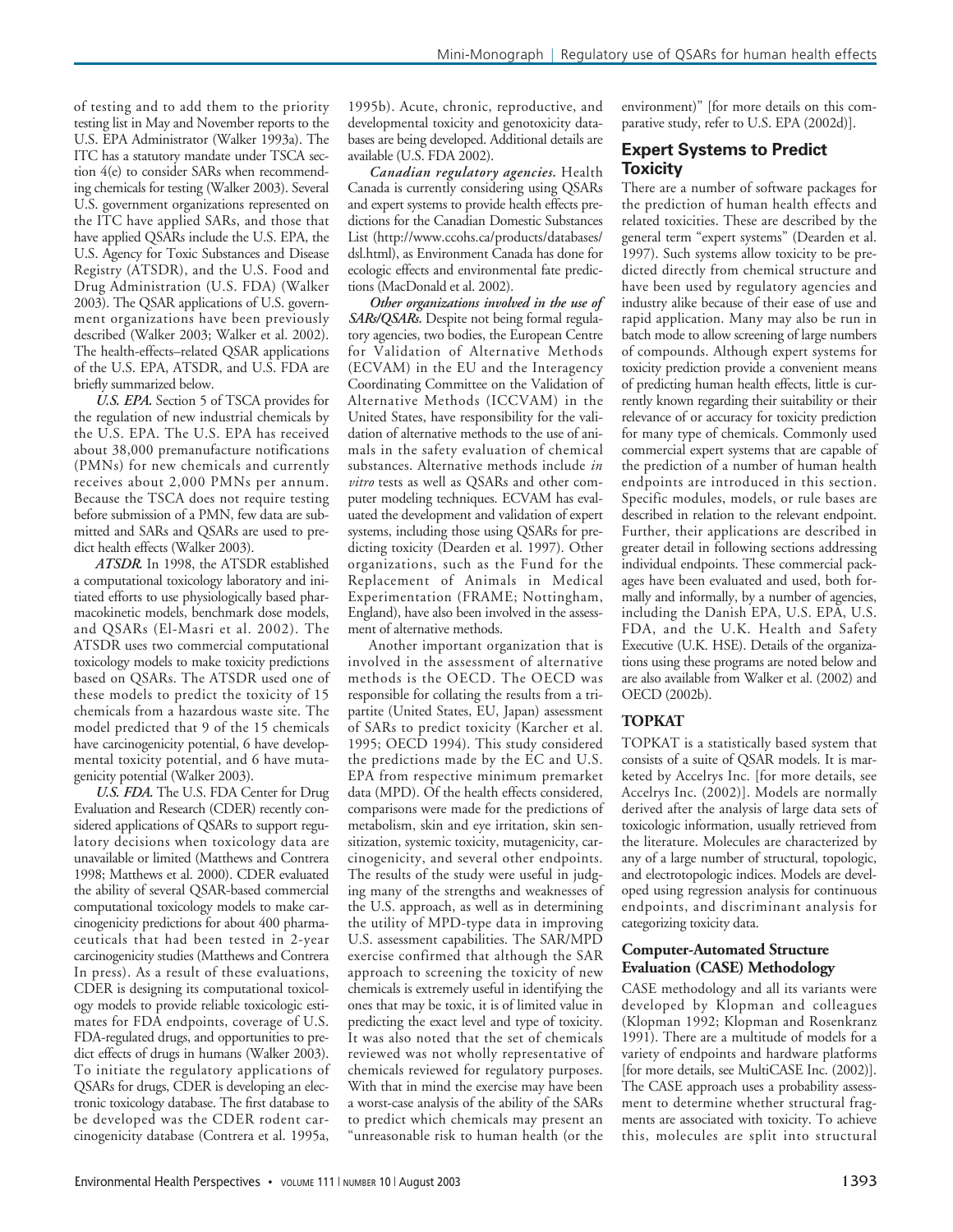fragments up to a certain path length. Probability assessments determine whether the fragments significantly promote or inhibit toxicity. To create models, structural fragments are incorporated into a regression analysis. There are many forms of the CASE models; the software is variously called CASE, MultiCASE (MCASE), CASETOX, and TOXALERT depending on the endpoint being modeled, the hardware platform, and the endpoint.

### **Deductive Estimation of Risk from Existing Knowledge (DEREK) for Windows**

DEREK for Windows is a knowledge base expert system for the prediction of toxicologic hazard (LHASA Ltd., Leeds, England). It uses a knowledge base that contains alerts describing structure–toxicity relationships, with an emphasis on the understanding of mechanisms of toxicity and metabolism (http://www.chem. leeds.ac.uk/luk/index.html). At the time of our writing this article, there are a total of 296 alerts covering a wide range of toxicologic endpoints. An alert consists of a toxacophore (substructure known or thought to be responsible for the toxicity of a number of chemicals) alongside associated literature references, comments, and examples.

DEREK for Windows also contains an argumentation model. This allows the program to associate levels of likelihood with predictions and gives it the ability to reason about the effects of the physicochemical and known toxicologic properties of a chemical. It is also able to extrapolate a prediction for one toxicologic endpoint to a second related endpoint, to take advantage of general toxicologic principles to fill gaps in available data. Therefore, it may be considered that because DEREK for Windows predictions no longer rely solely on the presence of alerts, confidence in the predicted absence of toxicologic activity may also be expressed in some cases (Marchant CA. Personal communication).

Two regulatory agencies have purchased a license for the DEREK for Windows system. These are the U.S. HSE and the Agence Française de Sécurité Sanitaire des Aliments in France. Currently, DEREK for Windows is used by the U.K. HSE only for internal and informal use and is not used to support any regulatory decisions.

### **HazardExpert**

HazardExpert is a rule-based system using known toxic fragments collected from *in vivo* experimentation (Compudrug, Budapest, Hungary). The knowledge base was developed based on the list of toxic fragments reported by more than 20 experts. In addition to toxicity, HazardExpert also estimates toxicokinetic effects such as bioaccumulation and bioavailability on the basis of predicted physicochemical values. A further application is its integration with the

MetabolExpert expert system (Compudrug, Budapest, Hungary) to enable it to predict the toxicity of both the parent compound and the metabolites.

### **Optimized Approach Based on Structural Indices Set (OASIS)**

OASIS Forecast software was developed by Mekenyan et al. (1990, 1994). The OASIS Forecast is a shell system for screening chemical inventories for physicochemical and toxic endpoints accounting for conformational flexibility of chemicals. The software was designed for personal computers with Microsoft Windows and is an interfacing program providing screening of chemicals by making use of QSAR models. Models related to predicting biological activities related to health effects are available for estrogen and androgen binding affinity and mutagenicity. A metabolism model is also being developed. Additional information on OASIS is provided in the companion article in this mini-monograph (Cronin et al. 2003) and via the Internet (Laboratory of Mathematical Chemistry 2002).

### **Substructure-Based Computerized Chemical Selection Expert System (SuCCSES)**

SuCCSES was developed to facilitate the ITC review of large groups of chemicals with similar substructures (and modes of action, if available). SuCCSES and the substructures used to facilitate the ITC review of large groups of chemicals have been described previously (Walker and Brink 1989; Walker 1991, 1995). SuCCSES is used to facilitate the ITC's review of chemicals with similar substructures, not to develop QSARs.

SuCCSES was developed based on historical information and expert opinions. Historical information was obtained from the ITC's scoring exercises 1, 2, 3, 4, and 5 that were convened from 1978 to 1983 (Walker 1993a, 1993b, 1995). For health effects, numerous international experts were sent a questionnaire listing more than 100 different chemical substructures and were asked to predict (based on their field of expertise related to human health effects and knowledge of modes or mechanisms of action) the potential for chemicals containing any of the substructures to cause acute, chronic, mutagenic, carcinogenic, developmental, reproductive, or neurotoxic effects or membrane irritation. Opinions from these health effects experts were converted to codes that identified chemical substructures and indicated potential of chemicals containing one or more substructures to cause specific health effects. Additional information on SuCCSES is provided in the companion article in this minimonograph (Cronin et al. 2003). Details have been published previously (Walker and Brink 1989; Walker 1991, 1995).

The substructures in SuCCSES that were associated with membrane irritation were included in a recent publication (Hulzebos et al. 2003). A forthcoming book chapter (Walker and Gray. In press) summarizes the development of SuCCSES and its applicability to the ITC's statutory mandate to use SARs before recommending chemicals for testing in May and November reports to the U.S. EPA Administrator. SuCCSES is not available to the public because it contains confidential business information.

### **Prediction of Acute and Chronic Toxicity**

Some of the expert systems developed to predict acute and chronic toxicity are described below.

### **TOPKAT Model Rat Oral LD<sub>50</sub>**

The Rat Oral LD<sub>50</sub> module of the TOPKAT package comprises 19 QSAR models and the data from which these models are derived: experimental acute median lethal dose  $(LD_{50})$ values of approximately 4,000 chemicals from the open literature. Each quantitative structure–toxicity relationship (QSTR) model assesses oral  $LD_{50}$  for the rat for a specific class of chemicals.

#### **TOPKAT Model for Rat Chronic Lowest Observed Adverse Effect Level**

The Rat Chronic Lowest Observed Adverse Effect Level (LOAEL) module of the TOP-KAT package comprises five QSAR models and the data from which the models are derived. These models were developed from 393 uniform experimental LOAEL values selected after critical review of the open literature, U.S. National Toxicology Program (U.S. NTP) technical reports, and the U.S. EPA databases.

### **TOPKAT Model for Rat Inhalation** Toxicity LC<sub>50</sub>

The Rat Inhalation Toxicity  $LC_{50}$  module of the TOPKAT package comprises five QSAR models and data from which these models were derived. These multiple regression models were derived from experimental median lethal concentration  $(LC_{50})$  values on more than 643 chemicals after review of the open literature. Reviewed literature data ranged over various time limits; only exposure times in the range of 0.5–14 hr were accepted. Endpoints were modeled as  $log_{10}(1/C) - log_{10}(hours of expo$ sure), where *C* is the concentration in moles/ $m<sup>3</sup>$ . The chemicals are grouped into five class-specific models: single benzenes, heteroaromatics and multiple benzenes, alicyclics, and acyclics with and without halogens. Each QSTR model assesses acute  $LC_{50}$  to rat of a specific class of chemicals in units of moles per cubic meter per hour.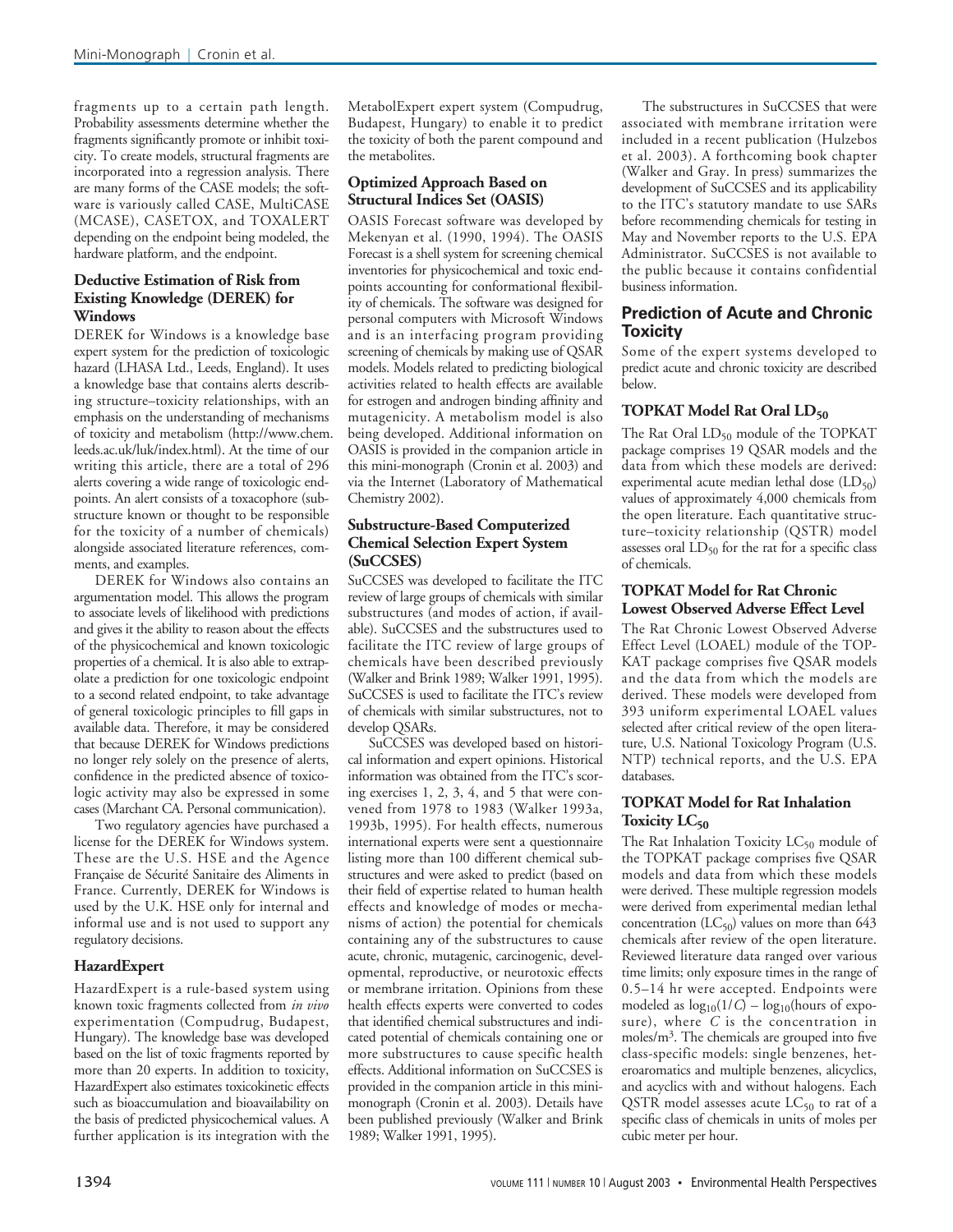### **TOPKAT Model for Rat Maximum Tolerated Dose**

The Rat Maximum Tolerated Dose module of the TOPKAT package comprises three QSAR models, and data from which these models are derived; 256 uniform experimental data from the U.S. NTP carcinogenesis reports are grouped into three class-specific models: single benzene, heteroaromatics and multiple benzenes, and aliphatics. Two dosing regimens are commonly used—either gavage or addition of compound to water—both of which were considered in the modeling process. To reflect this difference, two models are available to the user and selectable from the menu, depending upon the method of dosing. Endpoints have been modeled as  $log_{10} (1/\tilde{C})$ , where *C* is the molar concentration of dosed compound.

#### **Regulatory Use**

*Danish EPA.* The Danish EPA has reported the use of the TOPKAT mouse  $LD_{50}$  model to predict toxicity for compounds for which experimental data were not available (Danish EPA 2001).

*The BgVV.* The BgVV has developed a database from regulatory test results that has been used to develop specific SAR models to predict local skin and eye irritation and corrosion (EU classifications R34, R35, R36, R38, and R41) (Commission of the European Communities 2001). These models have been incorporated into a DSS (Gerner et al. 2000a, 2000b; Zinke et al. 2000). The DSS is mainly a rule-based approach, with rules developed based on not only substructural molecular features but also on physicochemical properties such as molecular weight, aqueous solubility, and logarithm of the octanol–water partition coefficient (log  $K_{ow}$ ). The rules have been developed and validated on a total of 1,562 compounds (of which 385 are classified as hazardous) for oral toxicity, 1,043 compounds (44 hazardous) for dermal toxicity, and 154 compounds (35 hazardous) for inhalation toxicity. The DSS is designed to predict EU risk phrases such as R34, R35, etc.

### **Prediction of Mutagenicity**

Mutagenicity is an important human health endpoint. It represents a genotoxic event. A considerable number of chemicals have been tested for mutagenicity, and these have formed the basis of a number of QSAR analyses and expert systems. Mutagenicity data may be used in two manners for modeling. First, and most commonly in expert systems, they may be used in a quantitative manner to predict the possibility of a mutagenic event. Second, and more commonly in individual QSAR analyses, relative potency may be quantified and predicted.

#### **QSARs**

As with other endpoints, QSARs have been developed for classes of chemicals. These tend to provide good relationships of potency because for some classes such as the aromatic amines (Hatch et al. 2001), all compounds can be considered to be acting by the same, or very similar mechanism of action. Other more general models have been developed, for instance, for aromatic compounds with a nitro functional group. For these models, statistical fit tends to be poorer, and the mechanisms more diverse. As with all models on chemical classes, these QSARs cannot be applied outside the chemical class on which they have been trained and so are of only limited value for regulatory application unless they can be formalized into some hierarchical framework to allow chemicals to be assigned to classes. QSARs for predicting mutagenicity have been reviewed recently [Patlewicz et al. In press (a)].

### **Expert Systems**

*HazardExpert.* HazardExpert contains a number of rules for the prediction of mutagenicity.

*DEREK for Windows.* DEREK for Windows contains 76 structural alerts for mutagenicity.

*TOPKAT.* The Ames mutagenicity module of the TOPKAT package is composed of 10 QSAR models and the data from which these models are derived. Each model applies to a specific class of chemicals. These QSARs are linear discriminant analysis models based on positive and negative categories. The model is derived from 1,866 uniform studies selected after critical review of open-literature histidine reversion assays using *Salmonella typhimurium* strains. The QSARs compute the probability of a submitted chemical structure being a mutagen in the histidine reversion assay; a probability below 0.3 indicates a nonmutagen, and a probability above 0.7 signifies a mutagen. The probability range between 0.3 and 0.7 refers to the "indeterminate" zone.

*CASE.* The CASE algorithm has been trained on a number of mutagenicity databases. These models provide an estimate of the likelihood of the toxicologic events occurring. Included in the models are the NTP Sister Chromatid Exchange (233 compounds), NTP Chromosomal Aberration Assay (233 compounds), Micronuclei Induction (236 compounds), Cell Transformation—Balb/C 3T3 (183 compounds) (which may also include information on nongenotoxic mechanisms), Unscheduled DNA Synthesis Induction (299 compounds), SOS Chromotest (462 compounds), NTP *Salmonella* (1354 compounds), GeneTox (573 compounds), *Drosophila* Mutation (289 compounds), and the Ashby Structural Alerts (784 compounds) (http:// www.toxnet.nlm.nih.gov).

*OASIS.* The OASIS forecast software includes a suite of modules. One of these modules, Common Reactivity Pattern (COREPA), is a pattern-recognition method for identifying

common stereoelectronic (reactivity) patterns of structurally diverse chemicals that exert similar biological effects. The COREPA approach is not dependent upon predetermined toxicophores or alignment of conformers to a lead compound. COREPA was used to identify structural requirements for eliciting mutagenic effects (Mekenyan OG. Personal communication). Elucidation of this pattern required examination of the conformational flexibility of the compounds, revealing areas in the multidimensional descriptor space that were most populated by the conformers of mutagenic chemicals and least populated by nonmutagenic ones (including chemicals that become mutagenic after metabolic activation). The QSAR analysis was based on *Salmonella* data from the U.S. NTP (http://www.toxnet.nlm.nih.gov). The training set was confined to a single strain, TA100, because of the complexity of the data. The mutagenicity profile was described as a hierarchically ordered set of rules based on ranges of parameter variations. The structural factors controlling the effect were global reactivity of chemicals [*E*gap = *E*(HOMO) – *E*(LUMO)] combined with their ability to take part in SE2 (local electronic charges) and SE1 (reactive fragments) electrophilic reactions. These significant factors were tuned by additional structural requirements associated with molecular polarity and surface. Based on derived reactivity patterns, a descriptor profile (decision tree) was established for identifying mutagenic chemicals. The model correctly identified 137 of 148 (93%) of the direct acting mutagens in the training set, and 789 of 820 (96%) of the nonmutagens in the training set. A system that identifies those chemicals that require metabolic activation has also been developed. This model correctly identified 201 of 229 (88%) of the chemicals in a training set (Mekenyan OG. Personal communication).

#### **Regulatory Use**

*Danish EPA.* The Danish EPA applied a tiered selection of models for the prediction of mutagenicity. The models used include the MCASE Model A2E (Ashby and Tennant 1991; structural alerts for DNA reactivity), model A62 (induction of micronuclei), model A2H [*Salmonella* (Ames) mutagenicity], model A61 (chromosomal aberrations), and model A2F (mutations in mouse lymphoma) as well as TOPKAT *Salmonella* (Ames) mutagenicity model. The predictions from these models were integrated to allow systematic evaluation, along with expert evaluation, for the prediction of the EU mutagenic classification R40 (Commission of the European Communities 2001).

### **Prediction of Carcinogenicity**

Carcinogenicity still remains one of the most difficult toxicologic endpoints to assess and comprehend experimentally. Because of the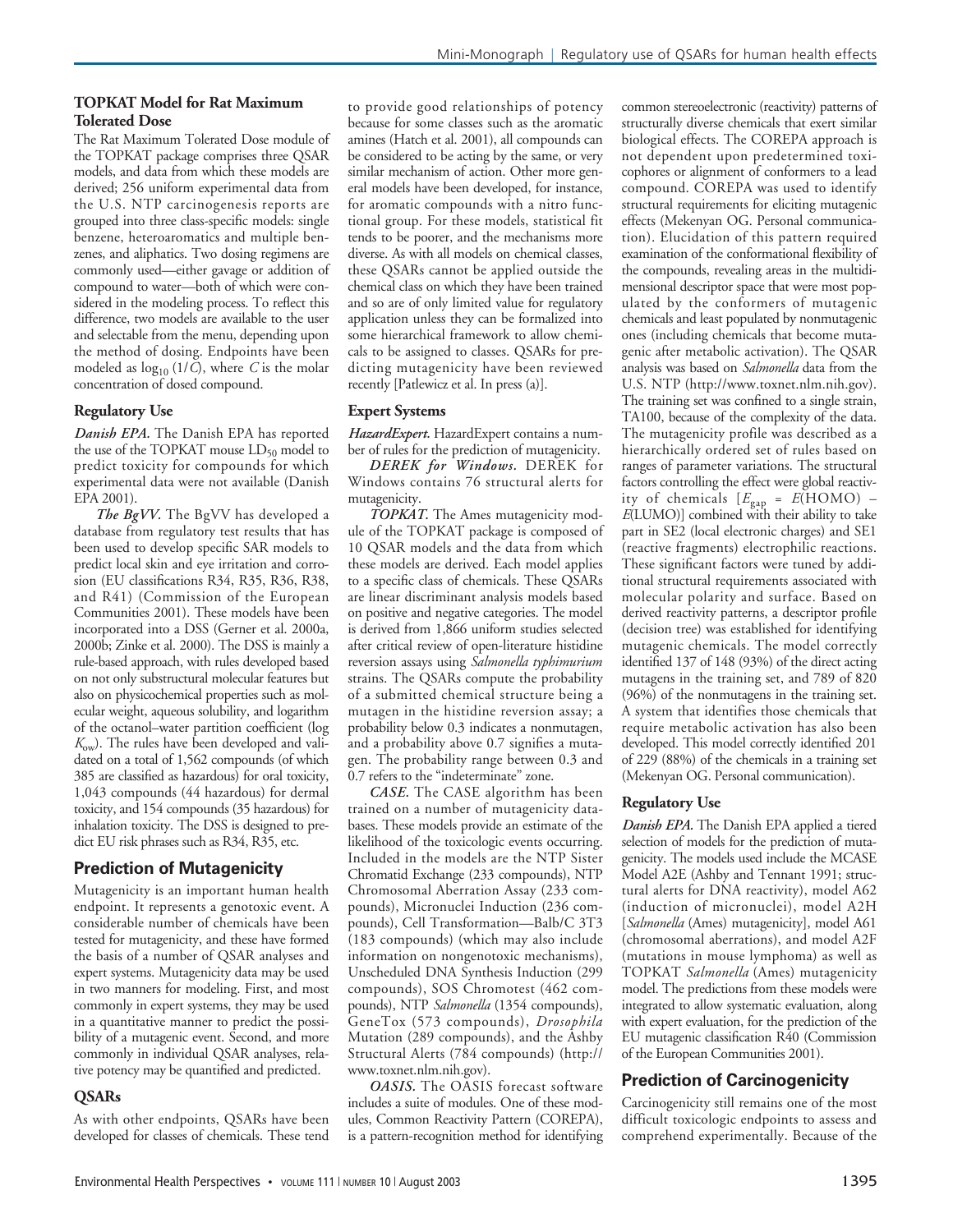cost, difficulty, and length of time of the experimental measurement, the prediction of this endpoint is very attractive. A large number of systems and models dedicated to the prediction of carcinogenicity have been developed (Richard 1998). The prediction of carcinogenicity has also benefited from two blind trials organized by the U.S. NTP. These have demonstrated that carcinogenicity is generally only poorly predicted, and the best models tend to be those that can integrate mechanism-based reasoning with biological data (Richard and Benigni 2002).

### **QSARs**

QSARs for carcinogenicity were reviewed by Cronin and Dearden (1995a) and Patlewicz et al. [In press (a)]. A relatively small number of QSARs exist for distinct chemical classes. In such examples the assumption is made that structurally similar chemicals may act by similar mechanisms of action. Good examples are provided by Franke et al. (2001), who demonstrated both the modeling of activity (carcinogenic vs. noncarcinogenic) and the potency of aromatic amines (from the carcinogenicity potency database). As with all class-based QSARs, their use is restricted by the domain of the QSAR.

### **Expert Systems**

A large number of expert systems exist for prediction of carcinogenicity. Some systems and approaches are solely dedicated to the prediction of carcinogenicity; others are part of systems that cover a greater number of toxicologic endpoints. Some good reviews exist on the possibilities for predicting carcinogenicity (Richard 1998; Richard and Benigni 2002; Hulzebos et al. 1999).

*DEREK for Windows.* At the time of our writing this article, DEREK for Windows contained 46 alerts for the prediction of carcinogenicity. Further, the argumentation model in DEREK for the Windows system allows predictions of carcinogenicity in appropriate species to be extrapolated from predictions for endpoints known to be related to carcinogenicity, such as peroxisome proliferation.

*HazardExpert.* At the time of writing HazardExpert contained a number of rules for the prediction of carcinogenicity.

*OncoLogic.* OncoLogic (LogiChem Inc., Boyertown, PA, USA) is an expert system that assesses the potential of chemicals to cause cancer. It is marketed by LogiChem Inc. which, established in 1986, is owned and operated by a group of biochemical and computer science professionals. OncoLogic predicts the potential carcinogenicity of chemicals by applying the rules of SAR analysis and incorporating what is known about mechanisms of action and human epidemiologic studies. OncoLogic was developed in cooperation with the U.S. EPA

Structure Activity Team involved in the PMN process. OncoLogic has the ability to reveal its line of reasoning, just as human experts can. After supplying the appropriate information about the structure of the compound, an assessment of the potential carcinogenicity and the scientific line of reasoning used to arrive at the assessment outcome are produced. This information provides a detailed justification of a chemical's cancer-causing potential. OncoLogic can evaluate the following classes of compounds: fibers, polymers, metals, metalloids, and metal-containing compounds as well as organic chemicals.

*TOPKAT.* The TOPKAT software comprises a number of modules for the prediction of carcinogenicity. Each is described in more detail below.

The U.S. FDA Rodent Carcinogenicity module of the TOPKAT package is composed of eight QSTR models and the data from which these models are derived. Each QSTR model relates to a specific sex/species combination male rat, female rat, male mouse, and female mouse—each of which is further divided into carcinogen versus noncarcinogen and multipleversus single-site models. These discriminant models, derived from data provided by the U.S. FDA CDER under a material transfer agreement, compute the probability of a submitted chemical structure being a carcinogen. In the first-stage model, carcinogen versus noncarcinogen, a computed probability below 0.3 indicates a noncarcinogen, and probability above 0.7 signifies a carcinogen. The second-stage model, multiple versus single site, can then be applied to carcinogens. The probability range between 0.3 and 0.7 refers to the "indeterminate" zone.

The NTP Rodent Carcinogenicity Module of the TOPKAT package comprises four QSTR models and the data from which these models are derived. Each QSTR model relates to a specific sex/species combination: male rat, female rat, male mouse, and female mouse. These discriminant models, derived from uniform studies selected after critical review of technical reports on 366 rodent carcinogenicity tests conducted by the National Cancer Institute (NCI) and the U.S. NTP using inbred rats and hybrid mice, compute the probability of a submitted chemical structure being a carcinogen.

The Weight-of-Evidence Rodent Carcinogenicity Module of the TOPKAT package comprises a single QSTR model and the data from which this model is derived. The QSTR model scores the chemical using the U.S. FDA CDER weight-of-evidence protocol, which scores the chemical as a carcinogen if *a*) it is a multiple-site carcinogen in at least one sex/species combination (male or female/rat or mouse) or *b*) it is a single-site carcinogen in at least two sex/species combinations. This discriminant model, derived from data provided by the CDER and from uniform studies

selected after critical review of technical reports on rodent carcinogenicity studies conducted by the NCI and the U.S. NTP, computes the probability of a submitted chemical structure being a carcinogen.

*CASE.* There are a number of modules for the prediction of carcinogenicity available in the MCASE software. These include the NTP Rodent assay (model developed on 313 compounds), NTP Mouse (319 compounds), NTP Rat (316 compounds), Gold CPDB Rodent (433 compounds), Gold CPDB Rat (636 compounds), Gold CPDB Mouse (745 compounds), NTP Female Rat (314 compounds), NTP Male Rat (286 compounds), NTP Female Mouse (286 compounds), and the NTP Male Mouse (274 compounds) (http://www.toxnet.nlm.nih.gov).

*Other less formalized models.* **RASH.** The rapid screening of hazards (RASH) method predicts carcinogenic potential based on the observed relative potencies of tested chemicals in different short-term bioassays. It is not fully automatic and requires a human expert to select relevant comparisons (Jones and Easterly 1996).

Purdy's model. Purdy (1996) reported a hierarchical model consisting of QSARs based mainly on chemical reactivity that was developed to predict the carcinogenicity of organic chemicals to rodents. The model is composed of QSARs based on hypothesized mechanisms of action, metabolism, and partitioning. A large number of physicochemical predictors were used to individually model different mechanisms of action. The model correctly classified 96% of the carcinogens in the training set of 306 chemicals and 90% of the carcinogens in the test set of 301 chemicals.

### **Regulatory Use**

*Danish EPA.* Predictions of potential carcinogenicity were made after a number of QSAR approaches. An initial assessment of the compounds was made by the prediction of mutagenicity (as described above). The focus of the prediction acknowledged that although many compounds could promote carcinogenicity via a nongenotoxic mechanism, the screening would identify only those compounds associated with genotoxicity. Subsequent to the prediction of genotoxicity, the TOPKAT NTP and U.S. FDA models for carcinogenicity (all species and sexes) were applied. In addition two MCASE models based on the carcinogenicity potency database were also used.

*U.S. FDA.* The U.S. FDA has been instrumental in the release of data and information from regulatory submissions. Matthews and Contrera (1998) report the development of MULTICASE for the prediction of carcinogenicity using data released from the U.S. FDA under a cooperative research and development agreement (CRADA). The model developed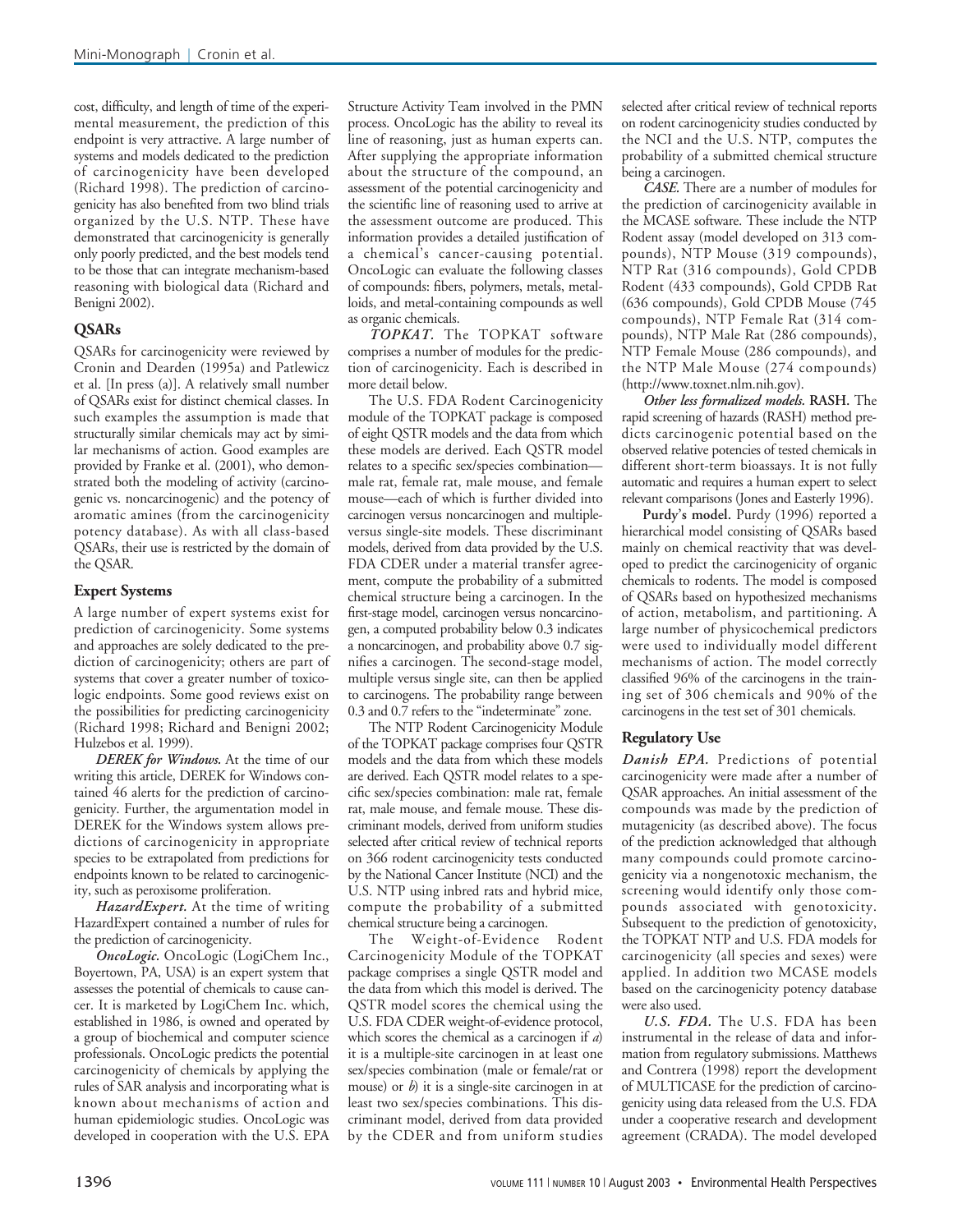with the U.S. FDA data had greatly improved predictivity.

Other reports from the U.S. FDA report the use of TOPKAT to make predictions of the carcinogenicity of pharmaceutical substances. The results of a trial using TOPKAT to predict the carcinogenicity of chemicals tested by the U.S. NTP were disappointing, with a low rate of successful prediction (Prival 2001). It should be emphasized that the results of this trial should not be taken in isolation. The performance of TOPKAT is unlikely to be significantly different from other expert systems. This trial simply confirmed the difficulty in predicting this endpoint and that computational prediction of carcinogenicity is complex.

*U.S. EPA.* The U.S. EPA Office of Pollution Prevention and Toxics (OPPT) regularly uses the SARs contained within the OncoLogic system to assess the carcinogenic potential of substances (Woo et al. 1995).

*NCI.* The NCI's use of SARs is illustrated by the review of juglone (CAS Registry No. 481-39-0), a potentially toxic natural product, reported in Walker (2003). The NCI Chemical Selection Working Group reviewed three structurally related chemicals and associated genotoxicity data and concluded that juglone should be recommended for carcinogenicity testing to the U.S. NTP.

# **Reproductive Toxicity/ Developmental Toxicity**

Along with carcinogenicity, the experimental assessment of reproductive toxicity and developmental toxicity is one of the most costly, time-consuming, and mechanistically complex endpoints to perform.

### **QSARs**

Cronin and Dearden (1995b) reviewed QSARs for the prediction of reproductive toxicity. Because of the paucity of published data, there are relatively few published QSARs. Typically, many of the more successful approaches to predicting developmental toxicity, in particular, have resulted from the analysis of distinct chemical classes.

### **Expert Systems**

*DEREK for Windows.* DEREK for Windows has a small number of alerts for reproductive toxicity, developmental toxicity, and teratogenic effects.

*HazardExpert.* HazardExpert has a number of rules for teratogenic effects.

*TOPKAT.* The Developmental Toxicity Potential Module of the TOPKAT package comprises three QSAR models and the data from which these models are derived. Each model applies to a specific class of chemicals. These discriminant models, derived from uniform experimental studies selected after critical review of approximately 3,000 open literature citations, compute the probability of a submitted chemical structure being a developmental toxicant in the rat; a probability below 0.3 indicates no potential for developmental toxicity, and probability above 0.7 signifies developmental toxicity potential. The probability range between 0.3 and 0.7 refers to the "indeterminate" zone.

*CASE.* The CASE software comprises a number of models for the prediction of developmental toxicity. These include a model for triazoles (based on 66 compounds), a composite model (275 compounds), developmental toxicants for mouse (101 compounds), developmental toxicants for rat (134 compounds), developmental toxicants for rabbit (66 compounds), developmental toxicants for humans (119 compounds), and FDA + TERIS (http:// www.depts.washington.edu/~terisweb/teris) data sets (323 compounds).

### **Prediction of Eye Irritation**

Eye irritation is a complex and emotive toxicologic endpoint to assess experimentally. Regulatory classifications of ocular toxicity are made from the assessment of several different endpoints. Because the toxic effect may be elicited by either physical (corrosive) or biological effects, efforts to predict eye irritation have often been inadequate.

### **QSARs**

A large number of approaches to predict eye irritation using QSARs have been applied. These have been reviewed recently by Cronin et al. (In press) and Patlewicz et al. [In press (b)]. Many of the efforts have centered on the modeling of eye irritation as a nonlinear event (e.g., Worth and Cronin 1999), membrane interaction (Kulkarni et al. 2001), or more traditional QSAR analyses (e.g., Abraham et al. 1998a, 1998b). Recently Worth (2000; Cronin et al. In press) extended the OECD tiered assessment regime to incorporate physical (pH) data, a QSAR model, and *in vitro* data.

### **Expert Systems**

*DEREK for Windows.* DEREK for Windows contains a total of 33 alerts for irritation; 29 of these include consideration of irritation of the eye.

*HazardExpert.* HazardExpert contains a number of rules for irritation.

*TOPKAT.* The Ocular Irritancy module of the TOPKAT package comprises 15 QSARs and the data from which these models are derived. Each model applies to a specific class of chemicals, each of which is further subdivided into three groups on the basis of severity. These models, based on 1,453 uniform studies selected after critical review of open literature, compute the probability of a submitted chemical structure being an ocular irritant in the Draize eye irritation test. In the first stage,

nonirritants and mild irritants combined are classified in contrast to moderate and severe irritants combined. At the second stage, nonirritants are separated from mild irritants, and moderate separated from severe irritants.

*CASE.* The MultiCASE software comprises a model for eye irritation, developed from the results of 207 Draize tests.

### **Regulatory Use**

*The BgVV.* The BgVV has developed a database from regulatory test results that has been used to develop specific SAR models for predicting eye irritation/corrosion, which have been incorporated into a DSS (Gerner et al. 2000a, 2000b; Zinke et al. 2000). The DSS is mainly a rulebased approach, the rules being developed on not only substructural molecular features but also on physicochemical properties such as molecular weight, aqueous solubility, and log  $K_{ow}$ . The rules have been developed and validated on a total of 1,484 compounds (of which 405 are classified as being hazardous). The DSS is designed to predict EU risk phrases.

# **Skin Irritation/Corrosivity**

The assessment of skin irritancy and corrosivity is important for chemicals that may be dermally applied or for occupational exposure by this route.

### **QSARs**

There have been relatively few QSARs of skin irritation or corrosivity, and these have been reviewed recently by Cronin et al. (In press), Hulzebos et al. (2003), and Patlewicz et al. [In press (b)].

### **Expert Systems**

*DEREK for Windows.* DEREK for Windows contains a total of 33 alerts for irritation, 25 of which include consideration of irritation of the skin.

*HazardExpert.* HazardExpert contains a number of rules for irritation.

*TOPKAT.* The Rabbit Skin Irritation Module of the TOPKAT comprises 13 QSAR models, and data from which these models are derived. Each model applies to a specific class of chemicals, and each model is further subdivided into two or three groups based on severity. Compounds and data were collected from national and international journals as well as U.S. government sources for a total of 1,258 compounds. The chemicals are grouped into five class-specific models: heteroaromatics and multiple benzenes, alicyclics, single benzenes, and two classes of acyclics. Each class-specific model in turn has severity-specific submodels.

### **Regulatory Use**

*The BgVV.* The BgVV database has been used to develop specific SAR models for predicting skin irritation/corrosion. These models have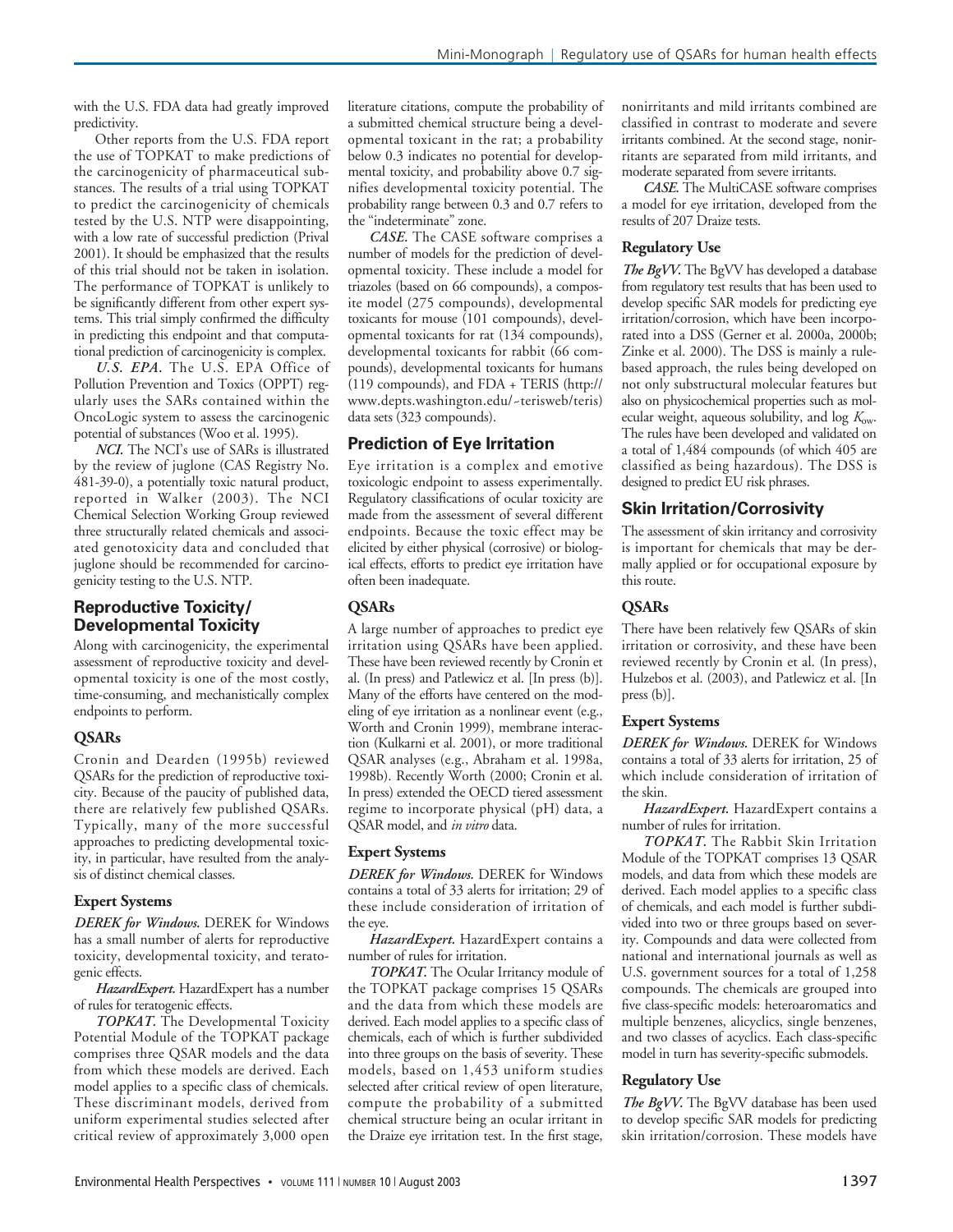been incorporated into a DSS (Gerner et al. 2000a, 2000b; Zinke et al. 2000). As with the discussion for eye irritation (above), the DSS is mainly a rule-based approach, the rules being developed based not only on substructural molecular features but also on physicochemical properties such as molecular weight, aqueous solubility, and log *K*ow. The rules have been developed and validated on a total of 1,508 compounds (of which 199 are classified as being hazardous). The DSS is designed to predict EU risk phrases.

### **Prediction of Skin Sensitization**

Skin sensitization is another important toxicologic endpoint for substances that may come in contact with the skin. Essentially, skin sensitization is an immunologic response, and as such, there are no validated *in vitro* alternatives to *in vivo* testing.

### **QSARs**

Skin sensitization requires two fundamental processes to proceed: the passage of a chemical through the skin, and the interaction of the chemical with a skin protein to trigger the immunologic response. A number of QSAR analyses have been performed. Basketter et al. (1992) demonstrated that the potency of skin sensitization for a series of haloalkanes was related to their ability to cross the skin, and their relative alkylating potential once at the site of action. Other analyses have been more multivariate in nature (Cronin and Basketter 1994; Magee et al. 1994). QSARs for skin sensitization have been reviewed by Rodford et al. (In press).

#### **Expert Systems**

*DEREK for Windows.* DEREK for Windows contains a total of 59 alerts for skin sensitization and five alerts for photoallergenicity. The predictive performance of these alerts has been assessed by Barratt and Langowski (2000). In addition, an argumentation model in the DEREK for Windows system allows predictions in these areas to take account also of the percutaneous absorption of the chemical of interest as calculated from the Potts and Guy (1992) equation. Chemicals for which percutaneous absorption is calculated to be low are associated with a reduced level of likelihood of activity (Marchant CA. Personal communication).

*HazardExpert.* HazardExpert contains a number of rules for all types of sensitization.

*TOPKAT.* The Skin Sensitization Module of the TOPKAT package is a suite of two modules, one for nonsensitizers versus sensitizers and the other for weak/moderate versus strong sensitizers. Each module comprises two QSARs models applicable to a specific class of chemicals and the data from which these models were derived; 335 uniform studies selected after critical review of guinea pig maximization

test assays in the open literature were used to develop these models.

*CASE.* A CASE model for skin sensitization has been developed for the human exposure of 1,034 chemicals.

### **Regulatory Use**

*Danish EPA.* The Danish EPA used two approaches to predict skin sensitization. The first was the use of the TOPKAT skin sensitization module. Compounds predicted to be strong allergens were considered likely to fulfill the criteria for EU classification R43 (Commission of the European Communities 2001). Second, the MCASE allergic contact dermatitis model was applied. Again, compounds that were predicted to be very active were considered to meet the criteria for R43 classification.

*The BgVV.* The BgVV has initiated a process of validation and development of skin sensitization alerts. These alerts have been incorporated into a DSS (Gerner et al. 2000a, 2000b; Zinke et al. 2000). The performance of the alerts has been assessed using a database of 1,039 chemicals (of which 403 are classified as being skin sensitizers). Some weaknesses in the alerts were identified (Zinke et al. 2002). The DSS is designed to predict EU risk phrases.

### **Prediction of Percutaneous Absorption**

The assessment of the ability of a chemical to cross the skin is important for risk assessment of dermal toxicity but need not necessarily be considered as a toxicity test per se. There are a variety of *in vitro* and *in vivo* methodologies to assess percutaneous absorption. Probably the most widespread and potentially useful is the use of excised human skin *in vitro*.

### **QSARs**

QSARs for skin permeability are well reviewed by Moss et al. (2002) and Walker et al. (2003). The passage of chemicals across the skin may be viewed as a passive diffusion process. As such, most success from modeling skin permeability has come from the use of descriptors for hydrophobicity and molecular size. Also, a number of issues regarding data quality from historical sources have made modeling more complex.

### **Expert Systems**

*Syracuse Research Corporation's Dermwin Program.* This program estimates the dermal permeability coefficient  $(K_n)$  and the dermally absorbed dose per event (DA event) of organic compounds from their chemical structure and Syracuse Research Corporation's (Syracuse, NY, USA) LogKow (KOWWIN) program to estimate *K*ow. The estimation methodology was taken from the U.S. EPA (1992). The program uses one general estimation equation and three

class-specific estimation equations to predict *K<sub>p</sub>*. DA event is predicted by two separate methods (an adapted equation of Fick's first law and another method, both of which are indicated in the U.S. EPA report) and requires *a*) input of the duration of the event and *b*) concentration of the chemical in water (a default water solubility using the method in the Syracuse Research Corporation's WsKow program is calculated for the user if no value is entered).

*Random walk model.* The random walk model is new mathematical model for permeability of chemicals in aqueous vehicle through skin (Frasch 2002). The rationale for this model is to represent diffusion by its fundamental molecular mechanism, that is, random thermal motion. Diffusion is modeled as a two-dimensional random walk through the biphasic (lipid and corneocyte) stratum corneum.

### **Regulatory Use**

*U.K. HSE.* The U.K. HSE has funded two studies into use and validation of a knowledgebased system for the prediction of dermal absorption, the system being based on SARs (Dick and Williams 1998; Wilkinson and Williams 2001). However, the HSE does not make routine use of these findings, and the findings do not reflect HSE policy.

*ITC.* Walker et al. (2003) described the regulatory application of QSARs to predict dermal absorption of compounds. The permeability coefficient was predicted by a series of simple QSARs that were based either on hydrophobicity and molecular size or on hydrophobicity alone.

### **Use of (Q)SARs to Assess the Human Health Effects of HPV Chemicals**

Under the U.S. EPA HPV Chemical Challenge Program (Challenge Program) (Walker et al. In press) the chemical industry is being challenged to voluntarily compile a screening information data set (SIDS) for chemicals on the U.S. HPV list. The SIDS, which has been internationally agreed to by member countries of the OECD, provides basic screening data needed for an initial assessment of the physicochemical properties, environmental fate, and human and environmental effects of chemicals. The information used to complete the SIDS can come either from existing data or from new tests conducted as part of the Challenge Program. The Challenge Program chemical list, available online (U.S. EPA 2002b), consists of about 2,800 HPV chemicals reported under the TSCA 1990 and 1994 Inventory Update Rule. The large number of chemicals on the list makes it important to reduce the number of tests to be conducted, where this is scientifically justifiable. SARs may be used to reduce testing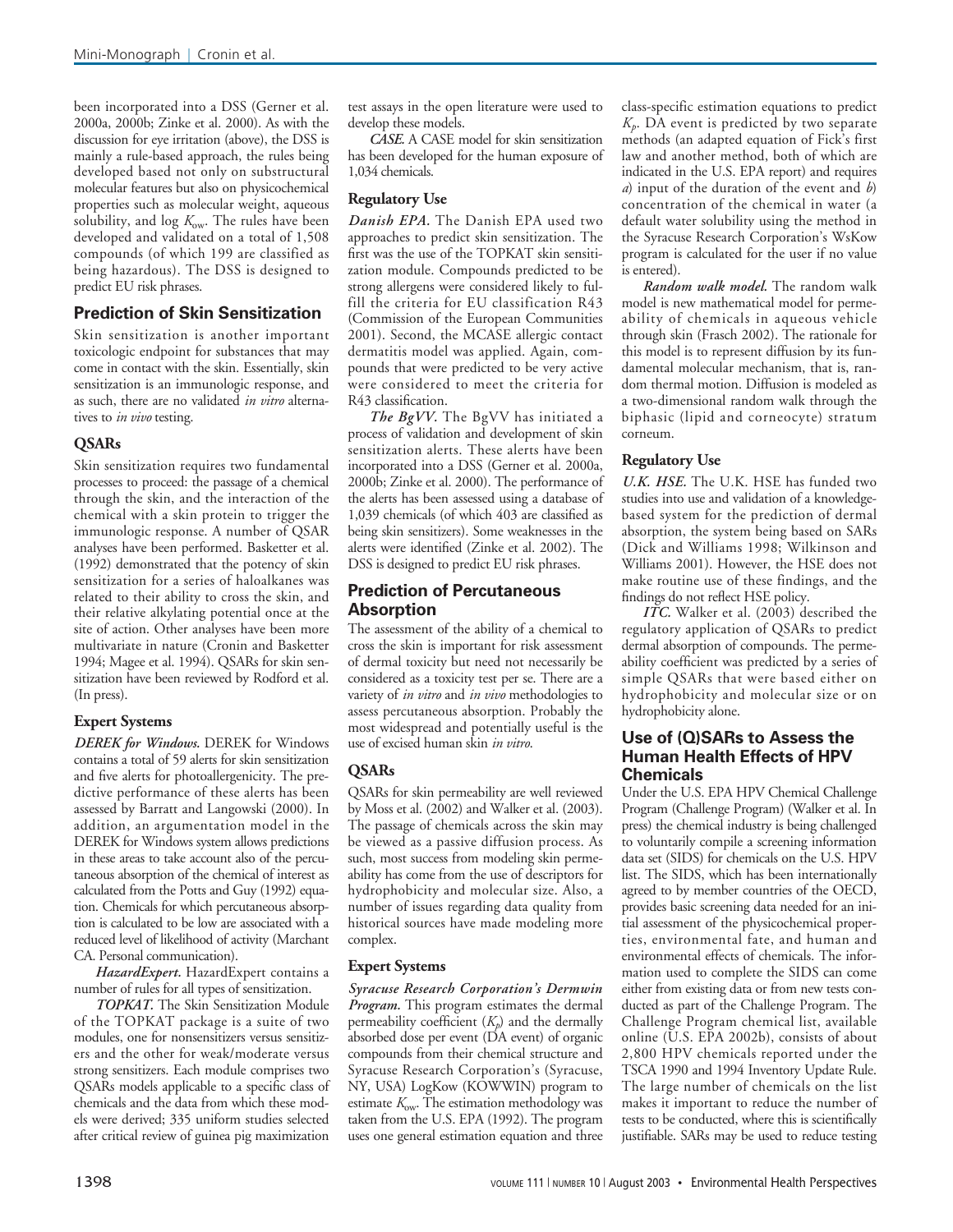in at least three different ways: *a*) by identifying a number of structurally similar chemicals as a group, or category, and allowing selected members of the group to be tested with the results applying to all other category members; *b*) by applying SAR principles to a single chemical that is closely related to one or more better characterized chemicals (analogues), the analogue data are used to characterize the specific endpoint value for the HPV candidate chemical; and *c*) a combination of the analogue and category approaches may be used for individual chemicals. For example, one could search for a "nearest chemical class," as opposed to a nearest single chemical analogue, to estimate a SIDS endpoint.

### **Guidance on the Use of SARs for the Prediction of Human Health Effects of HPV Chemicals**

The SIDS manual (OECD 2002a), with guidance on the use of SAR in the OECD SIDS program, consists mainly of citations to OECD and other documents. There is no specific guidance for the use of SAR in assessing mammalian toxicity. The manual also lists some examples of the potential use of SAR: groups of isomers with similar SAR profiles; close homologues; and availability of information on precursors, breakdown products, and metabolites/degradation products of specific chemicals.

SARs for health effects (summarized in Table 1) are different from the other SIDS endpoints. This is because of the variety of scenarios (acute vs. chronic exposure conditions,

*in vitro* vs. *in vivo* tests) and endpoints (e.g., general toxicity, organ-specific effects, mutagenicity, developmental effects, effects on fertility). Therefore, generic QSAR models are either not readily available or not widely accepted [for a review, see Hulzebos et al. (1999)], and an analogue approach is a reasonable way to proceed.

### **Scope and Applications in the Use of (Q)SARs in the U.S. HPV Challenge Program**

The use of SAR/QSAR in the U.S. HPV Challenge Program is expected to decrease the number of new tests required to develop a SIDS for each HPV chemical. Their use, by either the category or individual chemical approach, will necessarily be limited by the nature of the SIDS endpoint, the amount and adequacy of the existing data, and the type of SAR/QSAR analysis performed. Measured data developed using acceptable methods are preferred over estimated values. The development and use of SAR/QSAR in the Challenge Program will be different for each of the major categories of SIDS (i.e., physicochemical properties, environmental fate, ecotoxicity, and health effects). In the final analysis, because the goal of the program is to adequately characterize the hazard of HPVs, a careful, reasonable, and transparent argument using measured data and estimation techniques will need to be presented.

The estimation of toxicity to mammals is complicated because there are a variety of

endpoints (mutagenicity vs. general toxicity vs. reproductive/developmental toxicity) and exposure (*in vitro* vs. *in vivo* and acute vs. chronic) conditions. In addition, the available SAR programs are very different from each other and unique to certain endpoints, and most are not validated [for a review, see Hulzebos et al. (1999)]. Therefore, in all cases, SAR estimations for a health endpoint must be accompanied by experimental data with a close analogue.

#### **Predictions for Individual Chemicals**

For individual chemicals, SAR is applied in two ways: *a*) by the use of (usually quantitative) predictive models based on well-validated data sets (QSAR) and *b*) by comparing the chemical with one or more closely related chemicals, or analogues, and using the analogue data in place of testing the chemical. In the case of models, the comparison has essentially been incorporated into the model.

In developing a SAR, proposers (i.e., developers who propose a SAR) need to consider the following steps for each HPV chemical they are interested in sponsoring:

- Step 1: Conduct literature search
- Step 2: Determine data adequacy by SIDS endpoint
- Step 3: Identify data gaps by SIDS endpoint
- Step 4: Use SAR or perform test, by SIDS endpoint

#### **Health Endpoint Estimation Techniques**

Hulzebos et al. (1999) reviewed the literature on QSARs for human toxicologic endpoints and divided the available estimation techniques into three groups: rule-based systems (e.g., HazardExpert, DEREK for Windows), statistically based systems (TOPKAT, MULTICASE), and systems that are a combination of the two (RASH). Rule-based SARs rely on placing chemicals into categories by presumed mechanism of action, and statistical-based SARs use statistically derived descriptors to predict the activity of a chemical and thus may be applicable to a more heterogeneous group of chemicals.

Hulzebos et al. (1999) noted that more validation is needed to correlate SAR with individual health endpoints. For the purposes of the U.S. HPV Challenge Program—to adequately

| <b>Table 1.</b> Use of SARs in the U.S. HPV Challenge Program: human health effects. |  |
|--------------------------------------------------------------------------------------|--|
|--------------------------------------------------------------------------------------|--|

| Approach         | SIDS endpoint | Comment                                                                                                                                        |
|------------------|---------------|------------------------------------------------------------------------------------------------------------------------------------------------|
| Category         | All           | Assemble information on all endpoints for all category members to determine<br>whether trends exist that would allow adequate characterization |
| Nearest analogue | Health        | Depends upon existing data for analogue chemical to estimate the effect of<br>the HPV candidate chemical                                       |

| Table 2. SAR model used by the U.S. EPA for SIDS human health endpoints. |  |  |  |
|--------------------------------------------------------------------------|--|--|--|
|--------------------------------------------------------------------------|--|--|--|

| SIDS endpoint                                                                                                                                      | SAR model                                       |
|----------------------------------------------------------------------------------------------------------------------------------------------------|-------------------------------------------------|
| Acute toxicity<br>General toxicity (repeated dose)<br>Genetic toxicity (effects on the gene and chromosome)<br>Reproductive/developmental toxicity | Nearest analogue analysis using expert judgment |

#### **Table 3.** Framework of QSARs for human health effects for regulatory purposes.*<sup>a</sup>*

|                       | Acute |   |                                     | Dermal | Subchronic |          |          | Chronic Reproductive Developmental |                              | Immunological |               |
|-----------------------|-------|---|-------------------------------------|--------|------------|----------|----------|------------------------------------|------------------------------|---------------|---------------|
| Organization toxicity |       |   | Irritation Sensitization absorption |        | toxicity   | toxicity | toxicity | toxicity                           | Mutagenicity Carcinogenicity | toxicity      | Neurotoxicity |
| <b>ATSDR</b>          |       |   |                                     |        |            |          |          |                                    |                              |               |               |
| U.S. EPA              | S.    | S |                                     |        |            |          |          |                                    |                              |               |               |
| U.S. FDA              |       |   |                                     |        |            |          |          |                                    |                              |               |               |
| <b>ITC</b>            | S     |   |                                     |        | $\Omega$   |          |          |                                    |                              |               |               |
| <b>NCI</b>            |       |   |                                     |        |            |          |          |                                    |                              |               |               |
| U.S. NTP              |       |   |                                     |        |            |          |          |                                    |                              |               |               |
| <b>NIOSH</b>          |       |   |                                     |        |            |          |          |                                    |                              |               |               |
| <b>BgVV</b>           |       |   |                                     |        |            |          |          |                                    |                              |               |               |
| Danish EPA            |       |   |                                     |        |            |          |          |                                    |                              |               |               |

Abbreviations: NIOSH, U.S. National Institute of Occupational Safety and Health; Q, use of QSARs; S, use of SARs.

*<sup>a</sup>* Modified from Walker et al. (2002).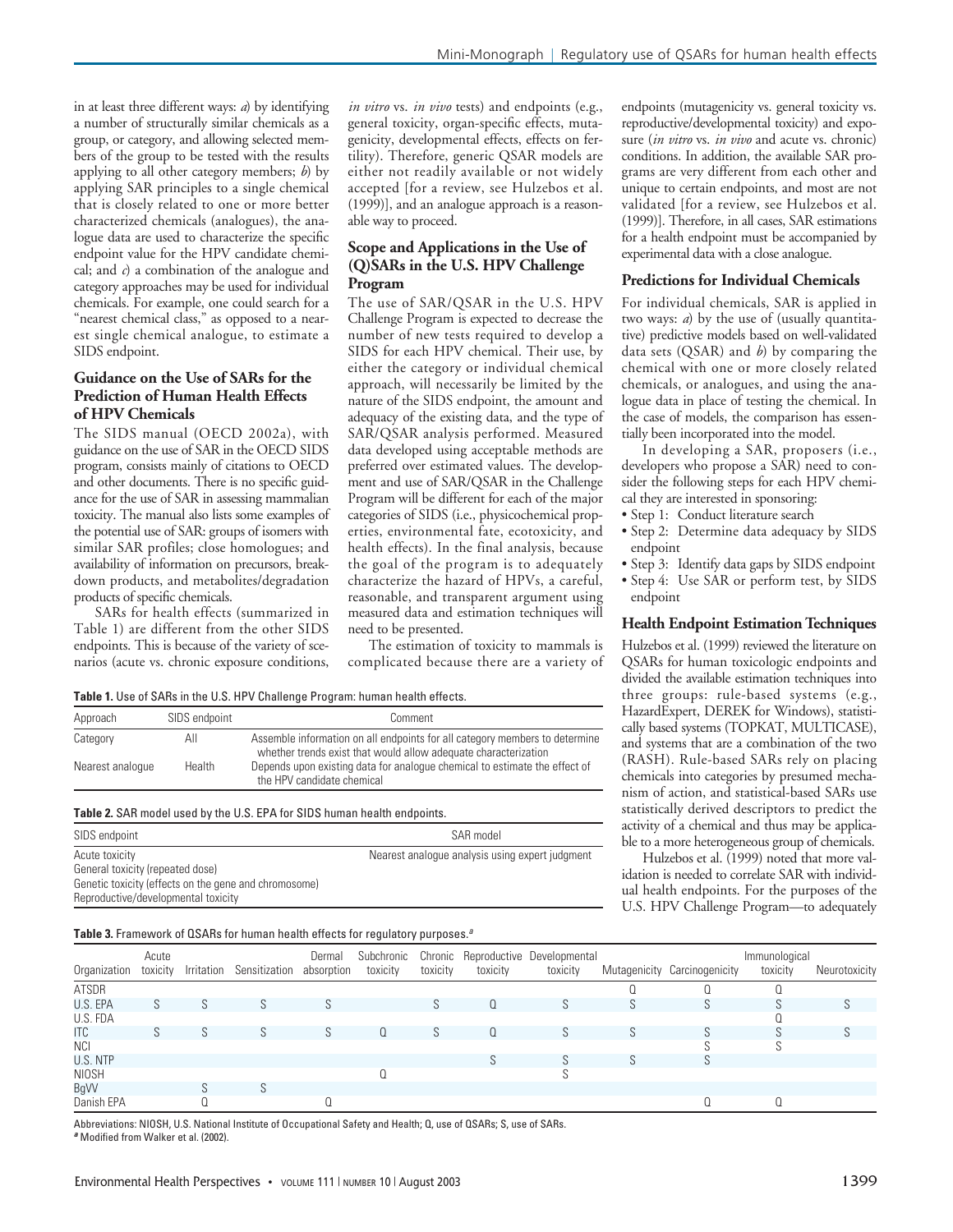characterize the hazard of an HPV—the above-mentioned models could not replace an actual test. However, there is an opportunity to use SARs for health endpoints in the Challenge Program. Given the complexity of health endpoints and the amount of uncertainty in many models, OPPT has historically used an expert judgment/nearest-analogue approach to SARs for predicting such effects in assessing new chemicals. OPPT suggests that a similar approach be applied in the Challenge Program. The goal is to find toxicity data for an analogue that can be used to address the testing needs of an HPV chemical. This is best done on an endpoint-by-endpoint and case-by-case basis.

Valid analogues should have close structural similarity and the same functional groups. In addition, the following parameters should be compared between the chemical and its analogue(s): physicochemical properties physical state, molecular weight, log *K*ow, water solubility; absorption potential; mechanism of action of biological activity; and metabolic pathways/kinetics of metabolism. A high correlation between the HPV chemical and the putative analogue for most of these parameters improves the chance that a SAR approach will be reasonable and acceptable. A more convincing argument can be made for the use of surrogate data if there are toxicity studies in common (i.e., ones that are not necessarily SIDS endpoints but have been done with both the analogue and the HPV candidate chemical) that demonstrate the toxicologic similarity of the chemicals.

The following presents possible examples of the use of surrogate data to characterize individual chemicals:

- *•* Chemicals that are essentially the same *in vivo*: For example, different salts of the same anion or cation. The salts must fully dissociate *in vivo*, and the counter ion must not contribute any more (or less) toxicity.
- *•* A chemical that metabolizes to one or more compounds that have been tested: The metabolism must be rapid and complete.
- *•* Chemicals that have only minor structural differences that are not expected to have an impact on toxicity: All functional groups must be the same.

Table 2 provides a summary of the SAR models discussed above.

### **Conclusions Main Findings**

A framework of QSARs has been established by regulatory agencies worldwide (Table 3). By far the greatest use and application of QSARs have resulted from the TSCA and the efforts of the U.S. EPA and U.S. FDA. The regulatory use of QSARs in Europe and elsewhere in the world is less widespread and formalized and is generally on a local (national) level by individual agencies.

#### **Future Outlook**

Because of the perceived need to assess the human health effects of a large number of existing substances, it is likely that QSARs and other computational approaches for predicting human health effects will become increasingly applied for the purposes of priority setting, hazard assessment, and risk assessment. In the cases of QSARs that are intended for hazard and risk assessment purposes, it will be particularly important to establish the limitations and predictive capacities of the models. This can be achieved only by proper validation under the auspices of organizations or platforms that are independent of both the QSAR developers and the end users (industry and/or regulatory authorities). In addition to the use of models for regulatory assessment, the increased release of confidential data for modeling is both a necessity and more likely through initiatives such as the U.S. FDA CRADA.

In the EU, the REACH system is likely to have important implications for the development, validation, and application of QSARs and other computer-based approaches for predicting chemical toxicity. In particular, the EC white paper (EC 2002) has envisaged that assessments of one or more physicochemical, toxicologic, and ecotoxicologic properties of up to 30,100 existing chemicals, which are currently marketed in volumes greater than 1 metric ton per year, will be required by the end of 2012. Furthermore, in its conclusions on the white paper (Council of Ministers 2001), the Environment Council of the European Commission has called upon the commission

. . . to explore ways in which chemicals of concern can be identified to allow prioritisation for taking action, developing clear and transparent screening criteria, essential information requirements, and exploring the use of chemical grouping and modelling techniques. . . . (Council Conclusion 37)

Given the limitations in the testing capacity of EU industry, it seems likely that the envisaged deadline for obtaining the required information will only be met if QSAR approaches are used wherever it is scientifically feasible to do so. For example, QSAR models could be used to prioritize chemicals for further testing, to identify certain types of toxic hazard (possibly in order to derogate from further testing), or to provide estimates of toxic potency for use in risk assessments.

#### **REFERENCES**

- Abraham MH, Kumarsingh R, Cometto-Muniz JE, Cain WS. 1998a. A quantitative structure-activity relationship (QSAR) for a Draize eye irritation database. Toxicol In Vitro 12:201–207.
- 1998b. Draize eye scores and eye irritation thresholds in man combined into one quantitative structure-activity relationship. Toxicol In Vitro 12:403–408.
- Accelrys Inc. 2002. TOPKAT. Cambridge, UK: Accelrys Inc. Available: http://www.accelrys.com/products/topkat/ index.html [accessed 9 October 2002].
- Ashby J, Tennant RW. 1991. Definitive relationships among chemical-structure, carcinogenicity and mutagenicity for 301

chemicals tested by the United States NTP. Mutat Res 257:229–306.

- Barratt M, Langowski J. 2000. Validation and development of the DEREK skin sensitisation rulebase by analysis of the BgVV list of contact allergens. In: Progress in the Reduction, Refinement, and Replacement of Animal Experimentation (Balls M, van Zeller A-M, Halder ME, eds). Amsterdam: Elsevier Science BV, 493–512.
- Basketter DA, Roberts DW, Cronin MTD, Scholes EW. 1992. The value of the local lymph node assay in quantitative structure activity investigations. Contact Dermatitis 27:137–142.
- Contrera JF, Jacobs AC, DeGeorge JJ, Chen CC, Choudary JB, DeFelice AF, et al. 1995a. Carcinogenicity testing and the evaluation of regulatory requirements for pharmaceuticals. Regul Toxicol Pharmacol 25:130–145.
- Contrera JF, Jacobs AC, Prasanna HR, Mehta M, Schmidt WJ, DeGeorge JJ. 1995b. A systemic exposure-based alternative to the maximum tolerated dose for carcinogenicity studies of human therapeutics. J Am Coll Toxicol 14:1–10.
- Council of Ministers. 2001. Report of the 2355th session of the Council "Environment," Luxembourg, 7 June 2001. Luxembourg:Council of Ministers. Available: http:// www.health.fgov.be/WHI3/krant/krantarch2001/kranttekstiune1/010611m05whi.htm [accessed 9 October 2002].
- Cronin MTD. 2000. Computational methods for the prediction of drug toxicity. Curr Opin Drug Discov Devel 3:292–297.
- Cronin MTD, Basketter DA. 1994. A multivariate QSAR analysis of a skin sensitization database. SAR QSAR Environ Res 2:159–179.
- Cronin MTD, Dearden JC. 1995a. QSAR in toxicology. 3. Prediction of chronic toxicities. Quant Struct-Act Relat14:329–334.
- . 1995b. QSAR in toxicology. 4. Prediction of non-lethal mammalian toxicological endpoints, and expert systems for toxicity prediction. Quant Struct-Act Rel 14:518–523.
- Cronin MTD, Dearden JC, Worth AP, Walker JD. In press. QSARs for predicting environmental-human health interactions. Environ Toxicol Chem.
- Cronin MTD, Walker JD, Jaworska JS, Comber MHI, Watts CD, Worth AP. 2003. Use of QSARs in international decisionmaking frameworks to predict ecological effects and environmental fate of chemical substances. Environ Health Perspect 111:1376–1390.
- Commission of the European Communities. 2001. Commission Directive 2001/59/EC of 6 August 2001 adapting to technical progress for the 28th time Council Directive 67/548/EEC on the approximation of the laws, regulations and administrative provisions relating to the classification, packaging and labelling of dangerous substances. Off J Eur Communities L225:1–333.
- Danish EPA. 2001. Preliminary Comments and Suggestions for Task 8: Use of QSAR. (Working Group: Testing, Registration and Evaluation). Copenhagen:Danish Environmental Protection Agency.
- Dearden JC, Barratt MD, Benigni R, Bristol DW, Combes RD, Cronin MTD et al. 1997. The development and validation of expert systems for predicting toxicity—the report and recommendations of an ECVAM/ECB workshop (ECVAM workshop 24). Altern Lab Anim 25:223–252.
- Dick IP, Williams FM. 1998. *In Vitro* Models for the Prediction of Dermal Absorption of Chemicals. Contract Research Report 178/1197.Newcastle upon Tyne, UK:HSE Books, 168. Available: http://www.hse.gov.uk/research/crr\_pdf/1998/ crr98178.pdf [accessed 1 May 2002].
- EC (European Community). 1996. Technical Guidance Document in Support of Commission Directive 93/67/EEC on Risk Assessment for New Notified Substances and Commission Regulation (EC) No. 1488/94 on Risk Assessment for Existing Substances. Part III. Luxembourg:Office for Official Publications of the European Communities.
- EC. 2002. White Paper on the Strategy for a Future Chemicals Policy. Brussels:European Commission. Available: http:// europa.eu.int/comm/environment/chemicals/whitepaper. htm [accessed 9 October 2002].
- EEC (European Economic Community). 1967 Council Directive 67/548/EEC of 27 June 1967 on the approximation of laws, regulations and administrative provisions relating to the classification, packaging and labelling of dangerous substances. Off J Eur Communities 196:1–5.
	- 1976a. Council Directive 76/769/EEC of 27 July 1976 on the approximation of the laws, regulations and administrative provisions of the Member States relating to restrictions on the marketing and use of certain dangerous substances and preparations. Off J Eur Communities L262.
	- 1976b. Council Directive 79/831/EEC of 18 September 1979 amending for the sixth time Directive 67/548/EEC on the approximation of the laws, regulations and administrative